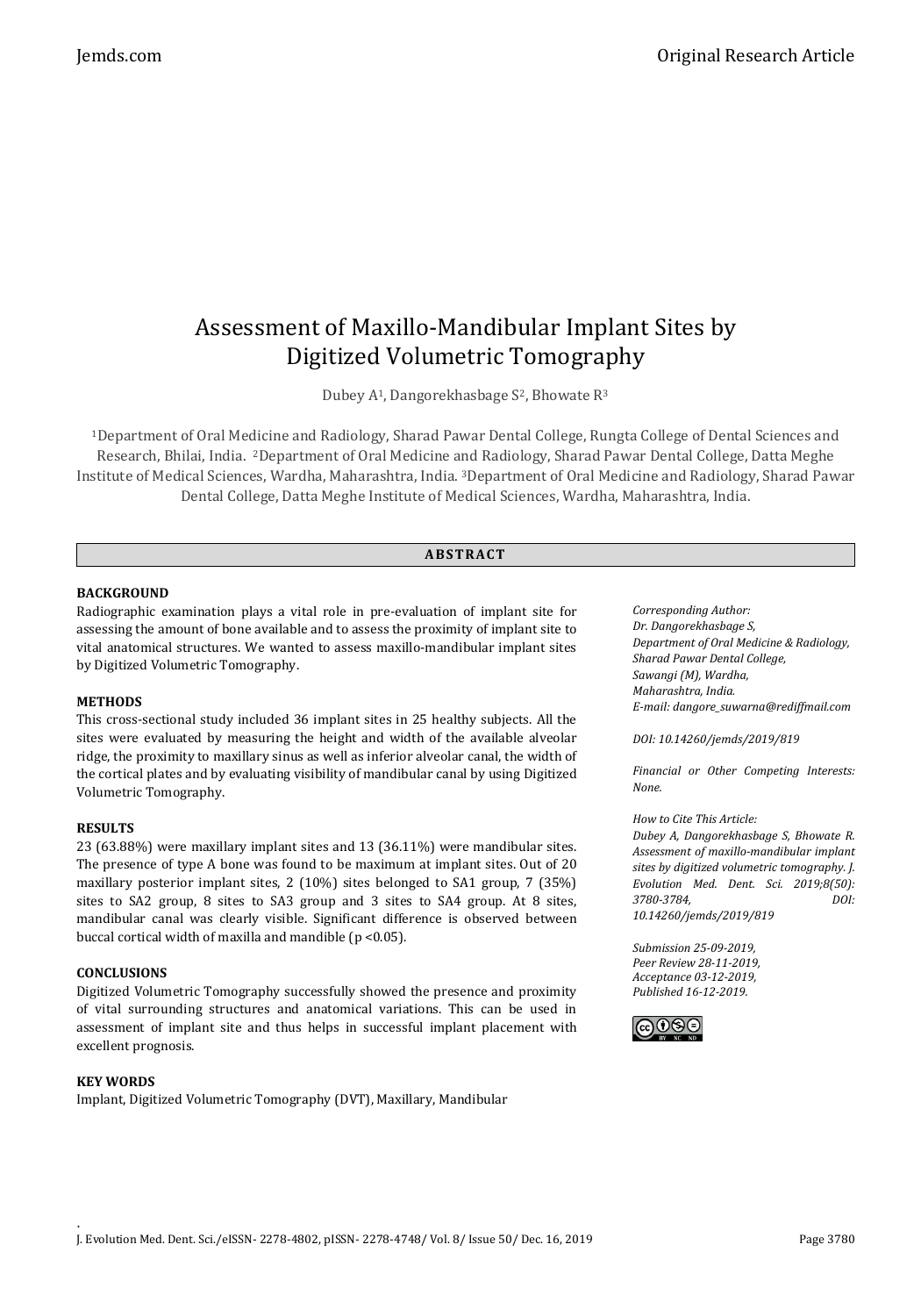# **BACK GR O U ND**

The modern era of dental implantology was ushered in by the pioneering work of Branemark and his co-workers. Their research demonstrated the relationship between bone and implant that now is known as osseointegeration.<sup>[1]</sup> Since then the use of implant has gained immense popularity and wide acceptance. Nevertheless, implant prosthesis offers a more predictable treatment outcome than traditional restoration, though the result varies region wise. The longitudinal clinical studies have reported success rate of 10 years ranging from 81% to 85% for the maxilla and from 98% to 99% for the anterior mandible.[2] On the contrary, highest failure rate has been reported for the posterior maxilla which pertains to poor bone quality in conjunction with inadequate bone volume, related to both the size of the maxillary sinus and resorption of the alveolar ridge. Similarly, the preoperative assessment of dental implant site in the posterior segment of the mandible requires accurate localization of the mandibular canal. [3]Actually a number of advanced imaging techniques are used to evaluate anatomy of various oral maxillofacial structures including Digital volume tomography (DVT).[4,5,6]

Digital volume tomography (DVT) is a potentially efficient technique for visualizing the bony structures in the head and neck. Digital volume tomography (DVT) uses a threedimensional, cone-shaped ray beam and a two-dimensional flat-panel detector. Due to this technology, a single rotation around the patient is sufficient to scan a three-dimensional volume with lower radiation exposure.[7] As conventional radiographs don't provide the precise determination of quantity and quality of the available bone which is critical for the long term success of implants, the present study was undertaken to assess maxillo-mandibular implant sites by using DVT.

# **ME TH OD S**

This Institutional Ethical Committee approved cross-sectional study comprised of 25 subjects having one or more missing teeth. Convenient sample size was used based on parent article. The inclusion criteria were the subjects in age group between 15 to 70 years, having one or more edentulous areas in the jaw with adequate alveolar ridge height. Patients suffering from any systemic disease which may affect the bone integrity like immune-compromised patients, patients suffering from bleeding disorders, diabetes mellitus, psychological and mental disorders, patients with habit of bruxism, patients undergoing radiotherapy, patients on bisphosphonates were not included in the study. After informing about the step by step procedure and potential risk factors of radiation exposure to the patient in the language of his/her understanding, consent was taken for undergoing clinical and radiographic, DVT examination. Then thorough case history, oral examination was carried out which was then followed by DVT examination.

Phillips AlluraXper FD20 3D RA, Digital Subtraction Angiography unit (Netherlands) was used for DVT images. Three dimensional (3D) images, as well as multiplanar reconstruction (MPR) images were obtained using Expert 3D

CT software at computer workstation. The coronal cut sections were taken for the measurement of the height, width at implant sites as well as to assess the proximity to the adjacent vital structures.

Following variables were evaluated

- 1. Measurement of the height and width of the available alveolar ridge.
- 2. Proximity to maxillary sinus.
- 3. Proximity to inferior alveolar canal.
- 4. Visibility of mandibular canal.
- 5. Width of the cortical plates.

Measurement of the height and width of the available alveolar ridge was done using Exper 3D CT software in DVT at computer workstation. For mandibular anterior region, the height of the ridge was calculated from crest of ridge to inferior border of mandible. For mandibular posterior region, the height of ridge was calculated from the crest of ridge to superior border of inferior alveolar canal, buccolingual width of the ridge was calculated from the inner buccal and inner lingual cortical plates in DVT. Coronal view of DVT scan showing measurement of bone height and width along with thickness of cortical plates of mandibular implant site. For maxillary anterior region, the height of the alveolar ridge was calculated from the crest of the ridge to the inferior border of nasal fossa. For maxillary posterior region, the height of the ridge was calculated from the superior border of crest of ridge to the inferior border of maxillary sinus. Coronal view of DVT scan showing measurement of bone height and width of maxillary implant site. Proximity to maxillary sinus at the proposed implant site was measured according to criteria given by Misch.[8] Similar criteria as above were used to evaluate the proximity to the inferior alveolar canal and the visibility of mandibular canal at the implant site was interpreted and graded into three groups.

- 0- Mandibular canal could not be identified
- 1- Mandibular canal was visible but had diffuse borders
- 2- Mandibular canal was clearly visible

Clearly visible mandibular canal is shown in coronal view of DVT scan. Depending upon the available height and width at the proposed implant site, availability of bone was divided into four categories A, B, C and D according to criteria given by Manuel Chanavaz, a French professor who presented volumetric bone classification at Paris in 1986.[9]

#### **Statistical Analysis**

Data analysis was done by using Statistical Package for the Social Sciences (SPSS) Software version 16. Data was analysed using paired and unpaired Students t-test. The pvalue p<0.0 was considered statistically significant.

#### **R ES U LT S**

The present prospective study consisted of 36 implant sites in 25 patients with mean age 32.60±10.60 years. Out of total 25 patients, 15(60%) were male and 10(40%) were female. However, out of total 36 implant sites, 21 (58.33%) were in male and 15 (41.66%) were in female.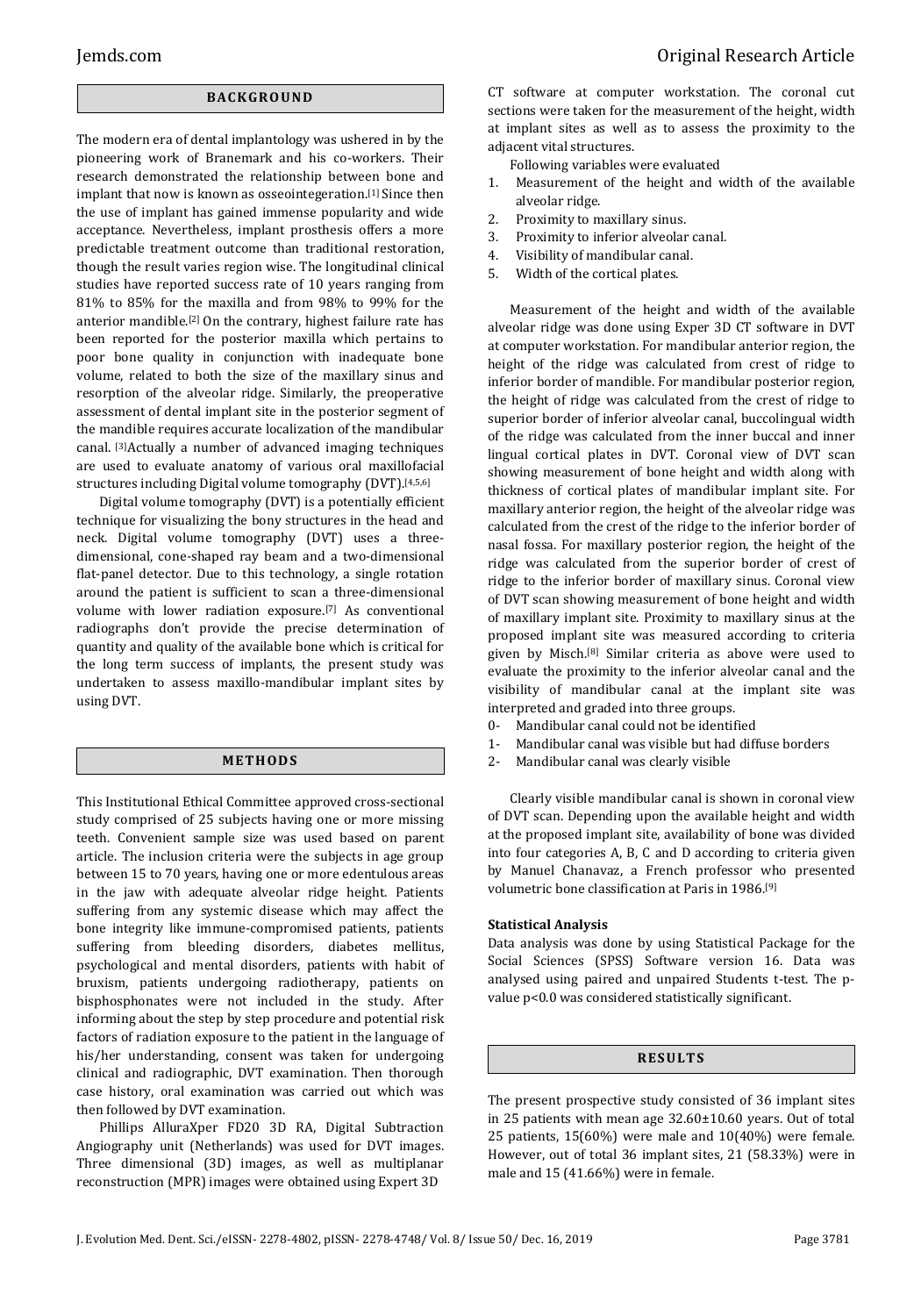# **Available Bone Type at Implant Sites**

Out of the 36 implant sites, 23 (63.88%) were maxillary implant sites and 13 (36.11%) were mandibular sites. Amongst 23 maxillary implant sites, only 3 (13%) were of the anterior region, whereas there was no anterior implant site in mandible. In maxillary arch, as per Manuel Chanavaz's French volumetric classification, 11 (47.83%) implant sites had A type of bone, 8 (34.78%) showed B type of bone and 1 implant site (4.35%) had C type of bone while in maxillary anterior region 2 implant sites (8.7%) had type A bone and 1 (4.35%) had type B bone. Amongst mandibular implant sites, 12 implant sites (92.31%) had type A bone, and only 1 (2.78%) had type B bone. No implant site had type D bone. Type A bone was found in maxillary and mandibular posterior implant sites. By applying the Chi-square test statistically significant difference (p value <0.05) was found between implant sites of maxilla and mandible in the posterior region as shown in Table 1. Type A and C type of bone was maximum in male implant sites while type B bone was higher in female. Statistically significant difference found between type of implant sites in males and females. (p value <0.05). Concerning relationship between type of bone and age of the patients, the age group 21-30 years showed the highest prevalence of type A bone being a younger age group, followed by age group 31-40 years. Type B bone was also prevalent in younger age group of 21-30 years. While, type C bone was seen in one male patient aged between 61-70 years.

# **Proximity of Maxillary Posterior Implant Sites to the Maxillary Sinus**

Out of 20 maxillary posterior implant sites, 2 (10%) sites belonged to Subantral (SA) SA1 group, 7 (35%) sites belonged to SA2 group. (Table 2)In SA1 sites, conventional implant procedure was recommended as the height was greater than 12 mm whereas in SA2 group where the height was between 10-12 mm from the floor of the maxillary sinus, sinus lift procedure was recommended. In SA3 and SA4 groups, in which the height is 5-10 mm and less than 5 mm respectively, lateral wall approach sinus graft and delayed Div A root form is a choice of implant placement procedure.

# **Proximity of Mandibular Posterior Implant Sites to the Inferior Alveolar Canal**

Out of 13 mandibular implant sites. 9 implant sites (69.23%) had height beyond 12 mm from the superior border of the canal while no implant site height was less than 5 mm from the canal as shown in table 3. With reference to ease of visibility of mandibular canal, canal was not visible at 2 sites  $(15.38\%)$ . The canal was diffusely visible in 3  $(20.07\%)$ implant sites. In 8 implant sites (61.53%), the canal was clearly visible.

# **Presence of Bony Concavities at Implant Sites**

Out of 33 posterior implant sites, bony concavities were present in 5 implant sites (15.15%). Four (30.77%) were mandibular implant sites and only 1 (5%) was maxillary implant site.

# **Distribution of Cortical Bone Width in Maxilla and Mandible**

The total buccal cortical width in maxilla was 26.73 while the total buccal cortical width in mandible was 21.69. Using the Unpaired Student t- test statistically significant difference was found between the buccal cortical width of maxilla and mandible (p<0.05). Similar statistically significant difference was found between the lingual/palatal cortical width of maxilla and mandible with p < 0.05 and t value 2.83 as shown in Table 4.

| Implant<br><b>Sites</b>                                                                                                                                                       | Anterior       |                    |          |          |                                                 | <b>Total</b> |        |          |                 |
|-------------------------------------------------------------------------------------------------------------------------------------------------------------------------------|----------------|--------------------|----------|----------|-------------------------------------------------|--------------|--------|----------|-----------------|
|                                                                                                                                                                               | A              | R                  | C        | D        | A                                               | R            | C      | D        | No              |
|                                                                                                                                                                               | No             | No                 | No       | No       | No                                              | No           | No     | No       | (%)             |
|                                                                                                                                                                               | (%)            | (%)                | (%)      | (%)      | (%)                                             | (%)          | (%)    | (%)      |                 |
| Maxillary                                                                                                                                                                     | $\mathfrak{D}$ | 1                  | 0        | $\Omega$ | 11                                              | 8            |        | 0        | 23              |
|                                                                                                                                                                               | (8.70)         | (4.35)             | [0]      | (0)      | 47.831                                          | (34.78)      | (4.35) | (0)      | (63.89)         |
| Mandibular                                                                                                                                                                    | 0              | $\Omega$           | $\Omega$ | $\Omega$ | 12                                              |              | 0      | $\Omega$ | 13              |
|                                                                                                                                                                               | (0%)           | (0%)               | (0%      | (0%)     | $(92.31\%)$ (7.69%)                             |              | (0%)   |          | $(0\%)$ (36.11) |
| Total                                                                                                                                                                         | 2              |                    | 0        | 0        | 23                                              | q            | 1      | 0        | 36              |
| $(n=36)$                                                                                                                                                                      |                | (5.56%)(2.78%)(0%) |          |          | $(0\%)$ $(63.89\%)$ $(25\%)$ $(2.78\%)$ $(0\%)$ |              |        |          | <b>100)</b>     |
| x2-value                                                                                                                                                                      |                |                    |          |          |                                                 |              |        |          |                 |
| p-value                                                                                                                                                                       |                |                    |          |          | $0.025$ , S, p< $0.05$                          |              |        |          |                 |
| Table 1. Relationship between Available Bone at Implant Sites and<br>Anterior/Posterior Region of Jaw (Based on Manuel Chanavaz's<br><b>French Volumetric Classification)</b> |                |                    |          |          |                                                 |              |        |          |                 |

| <b>Implant Sites</b>                                           | SA <sub>1</sub> | SA <sub>2</sub> | SA <sub>3</sub>  | SA4   |  |  |  |
|----------------------------------------------------------------|-----------------|-----------------|------------------|-------|--|--|--|
| Height available at the implant site (mm)                      | >12             | $10 - 12$       | $5-10$           | $<$ 5 |  |  |  |
| Total $(n=20)$                                                 | $2(10\%)$       | 7(35%)          | $8(40\%)$ 3(15%) |       |  |  |  |
| <b>Table 2. Proximity of Maxillary Posterior Implant Sites</b> |                 |                 |                  |       |  |  |  |
| to the Maxillary Sinus                                         |                 |                 |                  |       |  |  |  |

| <b>Implant sites</b><br>$>12$ mm                                                                  |            | $10-12$ mm | $5-10$ mm | $< 5 \text{ mm}$ |  |  |  |  |
|---------------------------------------------------------------------------------------------------|------------|------------|-----------|------------------|--|--|--|--|
| Total $(n=13)$                                                                                    | 9 (69.23%) | 2(15.38%)  | 1(7.69%)  | $0(0\%)$         |  |  |  |  |
| Table 3. Proximity of Mandibular Posterior Implant Sites to the<br><b>Inferior Alveolar Canal</b> |            |            |           |                  |  |  |  |  |

|                                                                      | Total<br>buccal width<br>in mm | Mean | G    | Total Lingual/<br>Palatal Width<br>in mm | Mean | SD   | t-value                      | p-value              |
|----------------------------------------------------------------------|--------------------------------|------|------|------------------------------------------|------|------|------------------------------|----------------------|
| Width of cortical<br>plate in maxilla<br>$(n=13)$                    | 26.73                          | 1.16 | 0.37 | 26.85                                    | 1.16 | 0.44 | 0.04                         | 0.96<br>NS, p > 0.05 |
| Width of cortical<br>plate in mandible<br>$(n=20)$                   | 21.69                          | 1.66 | 0.64 | 20.65                                    | 1.58 | 0.40 | 0.70 NS,<br>0.37<br>p > 0.05 |                      |
| t-value                                                              | 2.97                           |      | 2.83 |                                          |      |      |                              |                      |
| p-value                                                              | $0.005$ , S, p < $0.05$        |      |      | $0.008$ , S, p < $0.05$                  |      |      |                              |                      |
| Table 4. Distribution of Cortical Bone Width in Maxilla and Mandible |                                |      |      |                                          |      |      |                              |                      |
| (S - significant, NS - not significant)                              |                                |      |      |                                          |      |      |                              |                      |

### **DI SCU S SI ON**

Now days the rehabilitation of partial or complete edentulism using osseointegrated implants is a method of choice. But, one of the common difficulties in implant dentistry is bone atrophy after tooth loss, which in some cases, prevents immediate implant placement or requires additional surgical intervention to re-establish bone volume. To visualize these bony changes, appropriate radiographic examination is mandatory prior to every implant surgery.[10,11]

In this study assessment of implant site by DVT depicted presence of Type A bone at maximum implant sites (69.44%).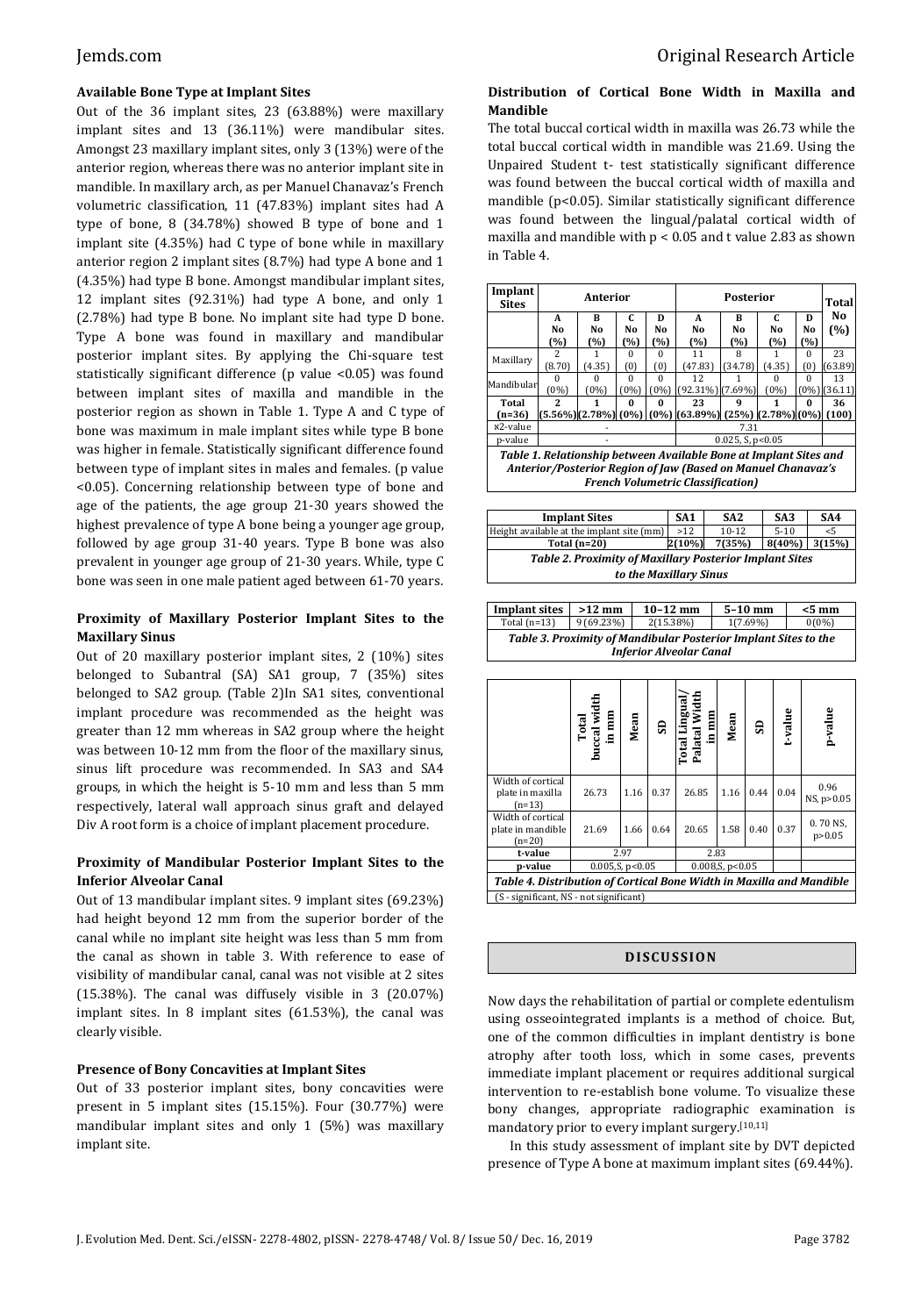With reference to age group of patients, the highest prevalence of type A bone was noted in 21 to 40 years. These patients were advised immediate implant placement considering the favourable factors at the implant site. However, 22% of implant sites in the same age group showed Type B bone. This may be due to delay in replacing the teeth following its loss. Hence, resorption might have taken place in that interim period. Similarly, in a study by Jaju PP et al $[12]$ who studied 61 implant sites in 25 patients, type B bone (63.93%) was more prevalent. While, type C bone was seen in 1 male patient aged between 61-70 years attributing to his old age and alveolar ridge resorption and reiterating the fact that prolonged loss of teeth without replacement cause disuse atrophy of alveolar bone.<sup>[13]</sup> It is stated that the ageassociated bone loss is about 1% in women and 0.5% in males annually. Women represent a greater percentage of patients with residual ridge resorption than men.[13] Shilpa BS et al<sup>[14]</sup> reported that the use of short implants under strict clinical protocol can be a safe minimally invasive technique with minimal bone resorption and 100% survival at 1-year follow-up.

This study reiterates the point that cross-sectional reformations provide the best assessment of the shape and contour of the ridges as believed by Stephen L. G. et al $[15]$ Similarly, Melvyn S S et al.<sup>[16]</sup> found Dentascan images more accurately reflected the true osseous topography and considered it as a valuable diagnostic aid.

DVT offers the option of skull imaging with high geometric accuracy in all spatial planes as well as threedimensional reconstruction at high resolution. Up to now; these options have only been available with standard CT.[13] DVT provides information regarding the cortical bone in the floor of the nasal cavity and maxillary sinuses prior to implant placement.

According to the height criteria given by Misch, four groups were formed and subsequently the implant sites were advised SA treatment option. Out of 20 maxillary posterior implant sites, 2 implant sites belonged to Subantral (SA) SA1 group where the available height at implant site was >12 mm. Here, a conventional implant procedure was recommended. Seven maxillary posterior sites belonged to SA2 group (35%) where available height at implant site was 10-12 mm from alveolar crest to the floor of the maxillary sinus. Div A form sinus lift procedure was advised to these patients. A Lateral wall approach sinus graft and delayed Div A root form implant procedure was advised in SA3 and SA 4 cases. Hence, it can be concluded that the implant sites belonging to group C needed ridge augmentation and/or osteoplasty procedure. In this study, no patients had type D bone. On the contrary, with reference to the same criteria, available ridge height was found to be greater (> 12 mm) at most of the implant sites in the study by Jaju P P et al<sup>[12]</sup> (10 out of 12). Thus conventional implant procedure was recommended by them in maximum sites.

Proximity of mandibular posterior implant sites to the inferior alveolar canal was assessed using coronal cuts in DVT and findings were comparable to the study by Lindh and Petersson et al.<sup>[17]</sup> With reference to ease of visibility of mandibular canal, canal was clearly visible in 8 implant sites (61.53%), diffusely visible in 3 (20.07%) implant sites and not visible at 2 sites (15.38%) findings are comparable to the study by Chakraborty R. et al.<sup>[18]</sup>

Presence of bony concavities alters the path way of implant placement. Its presence warns the surgeon to alter the orientation of implant to avoid cortical plate perforation and be ready with augmentation procedures.[19] The present study also depicted presence of 5 concavities (4 mandibular and 1 maxilla), findings are similar to the study by Jaju PP et al,[12] who stated that concavities are observed to be more in the mandible.

With reference to cortical width measurement in maxilla and mandible, a minimum of 1 mm of cortical bone was shown to be necessary for increasing success rates. The findings of present study showed that almost all implant sites had adequate bone thickness for implant placement. In the present study, the gender wise distribution of total mean cortical width on buccal and lingual side showed that the cortical width on both sides was slightly more amongst males. Reason for this could be men have stronger masticatory forces than women.[20]On the other hand, although buccal cortical bone thickness increases gradually posteriorly in women, it is thinner than the lingual cortical bone thickness because the masticatory forces of women tend to be weaker than that of men.[12] In the present study, the mandibular buccal cortical bone thickness was slightly more in posterior regions than the lingual cortical bone thickness which decreased from the anterior to posterior regions. This was related to bucco-lingual molar inclination.[19] Overall findings relevant to cortical width measurement revealed that DVT is useful in measurement of cortical bone thickness and bucco-lingual bone width as stated in earlier studies.[20]

#### **CONC LU S ION S**

DVT plays a promising role in assessment of the amount of bone, the proximity of implant site to vital surrounding structures and anatomical variations at implant sites. Thus, DVT guides in deciding the correct management protocol for successful implant placement with excellent prognosis.

# **R EF ER ENC E S**

- [1] Branemark PI, Adell R, Breine U, et al. Intra-osseous anchorage of dental prostheses. I. Experimental studies. Scandinavian Journal of Plastic and Reconstructive Surgery 1969;3(2):81-100.
- [2] Ring ME. A thousand years of dental implants: a definitive history -- Part 1. Compendium Contin Educ Dent 1995;16(10):1060-9.
- [3] Mupparapu M, Singer SR. Implant imaging for the dentist. J Can Dent Assoc 2004;70(1):32.
- [4] Dangore-Khasbage S, Bhowate R. Utility of the morphometry of the maxillary sinuses for gender determination by using computed tomography. Dental and Medical Problems 2018;55(4):411-7.
- [5] Karia H, Shrivastav S, Karia AK. Three-dimensional evaluation of the airway spaces in patients with and without cleft lip and palate: a digital volume